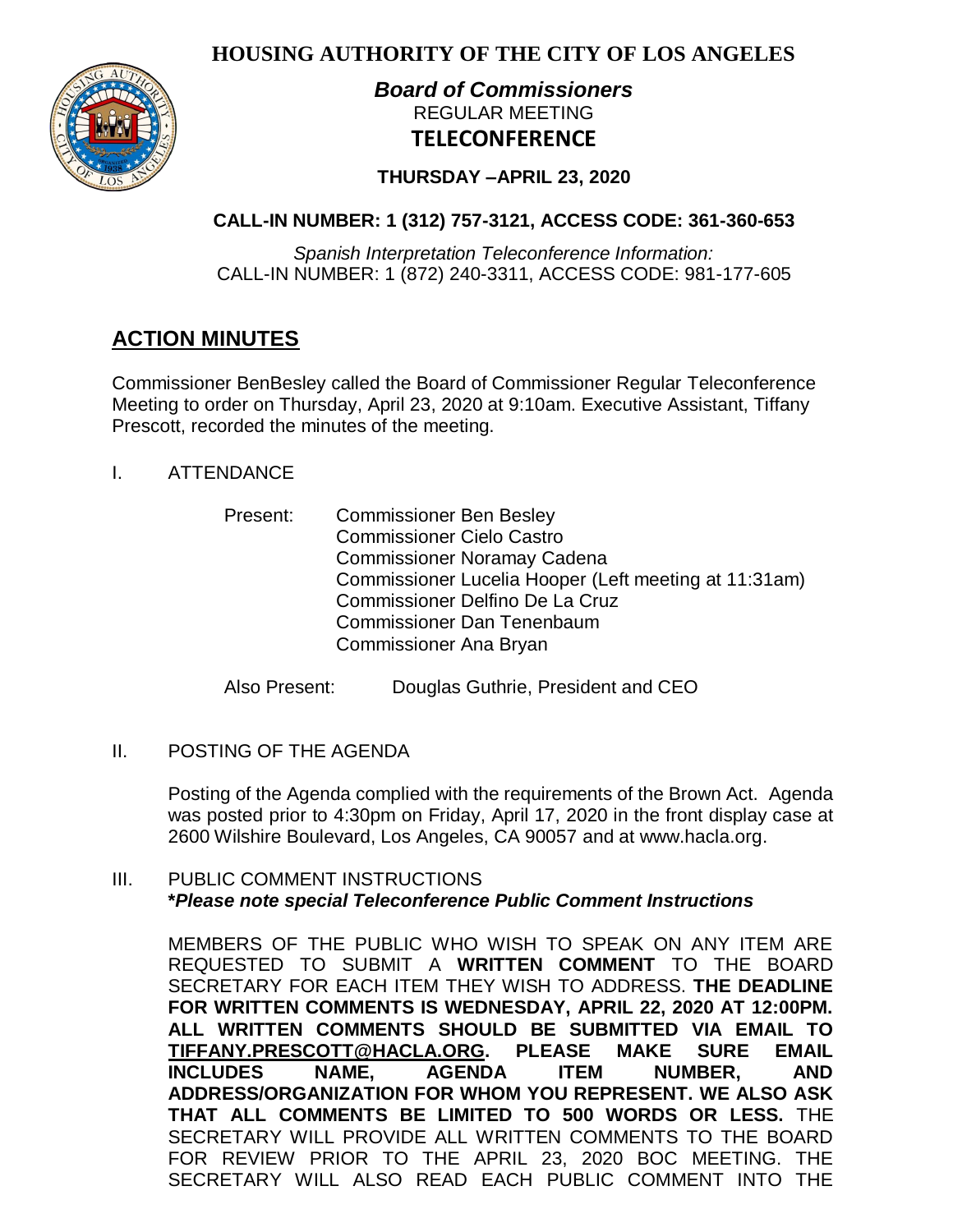RECORD AT THE TIME THE ITEM IS CONSIDERED.

THE PURPOSE OF PUBLIC COMMENT IS TO ALLOW THE PUBLIC TO ADDRESS THE BOARD AND THE BOARD IS INTERESTED IN HEARING FROM MEMBERS OF THE PUBLIC, STAKEHOLDERS AND INTERESTED PARTIES. HOWEVER, SPEAKERS ARE ASKED TO EXERCISE COURTESY AND CONSIDER THE RIGHTS OF OTHER SPEAKERS BY ADHERING TO THE SPECIAL TELECONFERENCE PUBLIC COMMENT INSTRUCTIONS AND IF POSSIBLE REFRAIN FROM UNNECESSARY REPETITION IN THEIR COMMENTS.

# IV. PRESIDENT AND CEO ADMINISTRATIVE REPORT

1. Monthly Oral Report

# V. BOARD BUSINESS ITEMS

- A. Items for Discussion
	- 1. Resolution Ratifying Personnel Actions Taken By the Housing Authority of the City of Los Angeles in Response to Covid-19.
	- Purpose: The purpose of this item is to request that the Board of Commissioners ratify personnel actions taken by the Housing Authority of the City of Los Angeles in response to the evolving COVID-19 pandemic.
	- Contact: Annie Markarian, Director of Labor and Employee Relations

#### Action: **APPROVED**

Motioned: Commissioner Ben Besley

Seconded: Commissioner Dan Tenenbaum

7 AYES, 0 NAYS, 0 ABSENT, Motion Carried

- 2. Resolution Authorizing the President and CEO to Offer a Multi-Year Retirement Incentive Program
- Purpose: The proposed retirement incentive program will provide the Housing Authority of the City of Los Angeles the needed flexibility to continue restructuring its operations and implementing efficiencies in accordance with the Authority's Vision Plan. This will include new and updated classifications that meet the Authority's evolving needs and strategic initiatives.
- Contact: Annie Markarian, Director of Labor & Employee Relations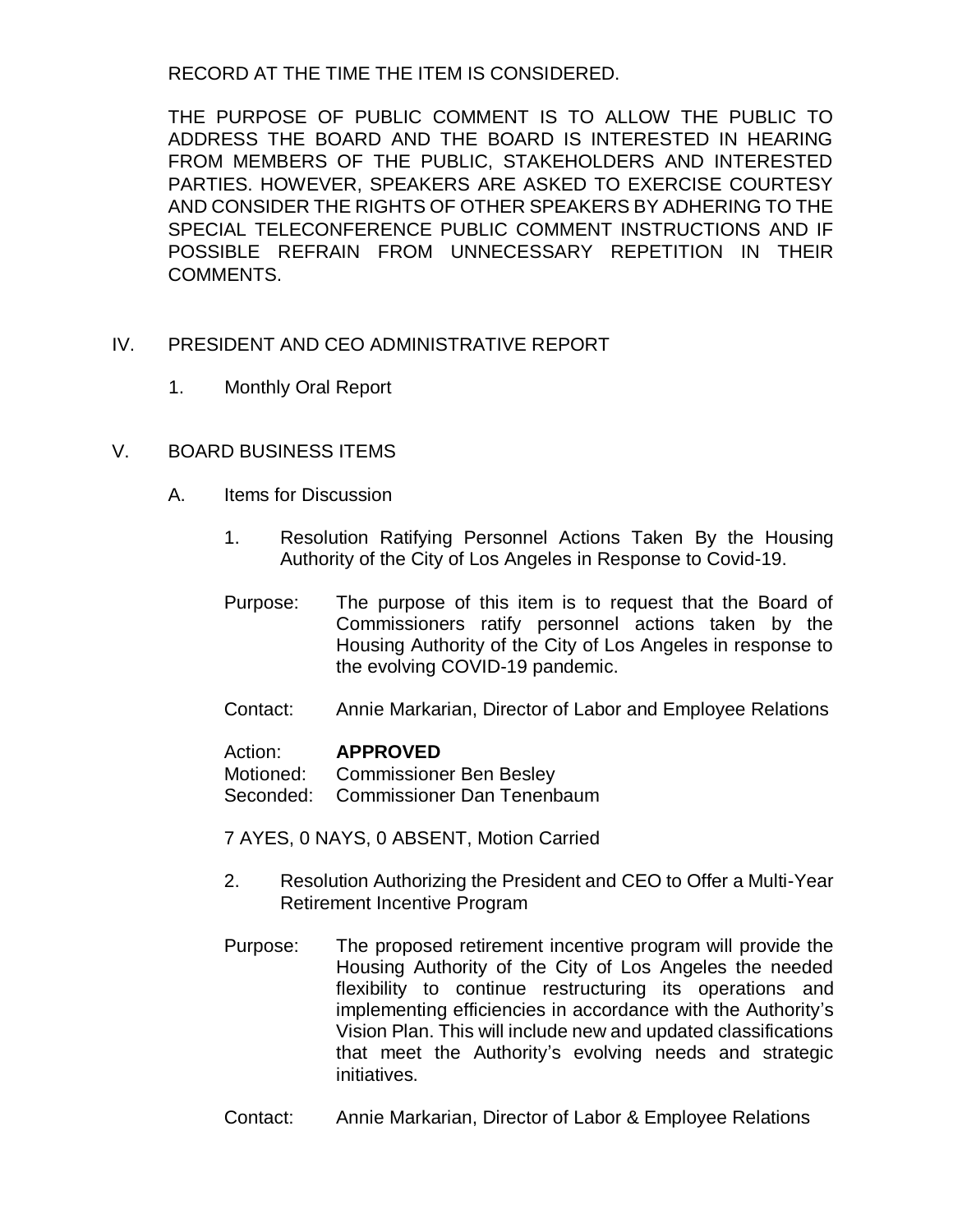| Action:   | <b>APPROVED</b>                   |
|-----------|-----------------------------------|
| Motioned: | <b>Commissioner Dan Tenenbaum</b> |

Seconded: Commissioner Delfino De La Cruz

7 AYES, 0 NAYS, 0 ABSENT, Motion Carried

- 3. Proposed Resolution Approving the Revised and Restated Acquisition and Disposition of Real Property Policy for the Housing Authority of the City of Los Angeles
- Purpose: Approval of the revised Housing Authority of the City of Los Angeles Acquisition and Disposition of Real Property Policy in order to implement the strategic directive of the HACLA Board of Commissioners in acquiring real property to diversify the housing portfolio, increase affordable housing options in the City of Los Angeles, and provide a methodology for the disposition, transfer or sale of HACLAowned real property, as necessary.
- Contact: Jenny Scanlin, Chief Strategic Development Officer

# Action: **APPROVED**

Motioned: Commissioner Dan Tenenbaum Seconded: Commissioner Delfino De La Cruz

7 AYES, 0 NAYS, 0 ABSENT, Motion Carried

- 4. Proposed Resolution Authorizing Various Actions to Set Aside Internal Sources of Funds in an Amount Not to Exceed \$6,000,000; Enter into Necessary Contracts for Brokerage or Consultant Services on an As-Needed Basis; Authorize Consideration of the Use of Eminent Domain As Necessary or Required; and Accept Grant or Emergency Funds from Private, Local, State or Federal Government Sources up to \$100,000,000 to Facilitate Implementation of an Acquisition Program for the Housing Authority of the City of Los Angeles in Compliance with the Acquisition and Disposition of Real Property Policy
- Purpose: To allow the Housing Authority of the City of Los Angeles to establish the necessary contracts, authorities and startup funding to facilitate the initial implementation of the Acquisition and Disposition of Real Property Policy as well as prepare to access public grants which may be available on an emergency or competitive basis to fund acquisitions to further affordable housing options, including bridge and permanent housing in the City of Los Angeles.
- Contact: Jenny Scanlin, Chief Strategic Development Officer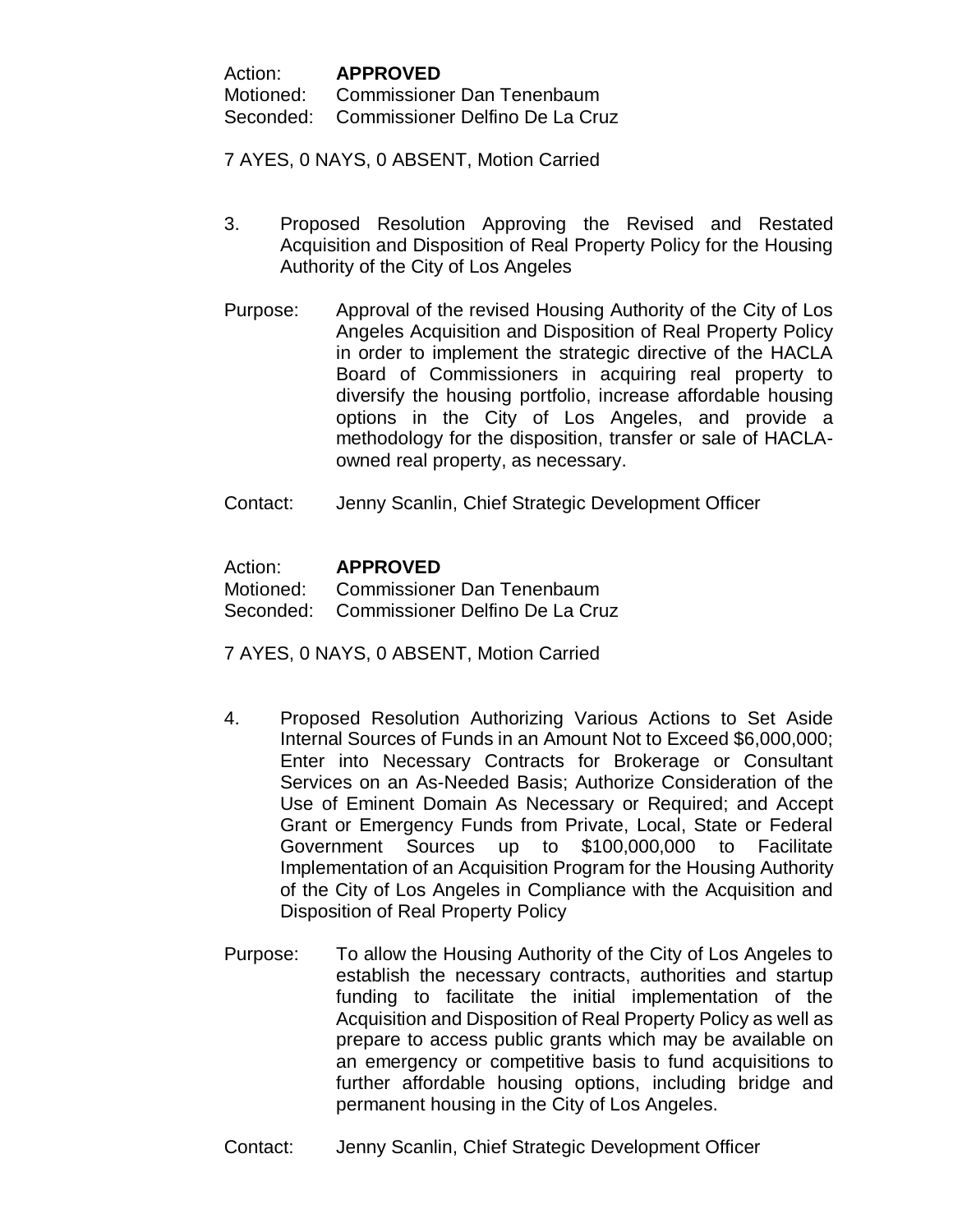Action: **APPROVED** Motioned: Commissioner Dan Tenenbaum Seconded: Commissioner Delfino De La Cruz

7 AYES, 0 NAYS, 0 ABSENT, Motion Carried

- 5. Resolution Authorizing and Approving the Establishment of a Revolving Line of Credit Facility with City National Bank Specifying an Initial Revolving Commitment Amount Not to Exceed \$30,000,000 and Authorizing the Execution and Delivery of a Revolving Credit Agreement, Fee Letter, Promissory Notes and All Other Related Documents and Agreements and the Undertaking of Various Other Actions in Connection Therewith and, Subject to the Approval of City National Bank and Materially Similar Terms and Conditions, an Amendment to or Replacement of the Initial Revolving Line of Credit Facility with an Amendment or Replacement Line of Credit Facility Specifying a Revolving Commitment Amount Not to Exceed \$50,000,000 and Authorizing the Execution and Delivery of an Amendment or Replacement Revolving Credit Agreement, Fee Letter, Promissory Notes and All Other Related Documents and Agreements Pertaining to the Amended or Replaced Revolving Line of Credit Facility and the Undertaking of Various Other Actions in Connection Therewith
- Purpose: The Revolving Commitment with City National Bank will provide the Authority with swift access to the funding it needs to successfully finance real estate acquisitions, construction, capital improvements, site development and other legally permitted activities.
- Contact: Jenny Scanlin, Chief Strategic Development Officer

#### Action: **APPROVED**

Motioned: Commissioner Dan Tenenbaum Seconded: Commissioner Delfino De La Cruz

6 AYES, 0 NAYS, 1 ABSENT, Motion Carried

B. Consent Items

Routine business items are assigned to the consent agenda. These items will be approved by the Board in one motion. A Commissioner may request any consent agenda item be removed, discussed or acted upon separately. Items removed from the consent agenda for separate action will be considered in the "Excluded Consent Items" section below.

2. Proposed Resolution Authorizing the President and CEO to Enter Into a Second Amendment to Contract HA-2018-87-NF with Integrated Engineering Management to Increase Its Maximum Payment Obligation by \$50,000 for a Total Contract Award of \$300,000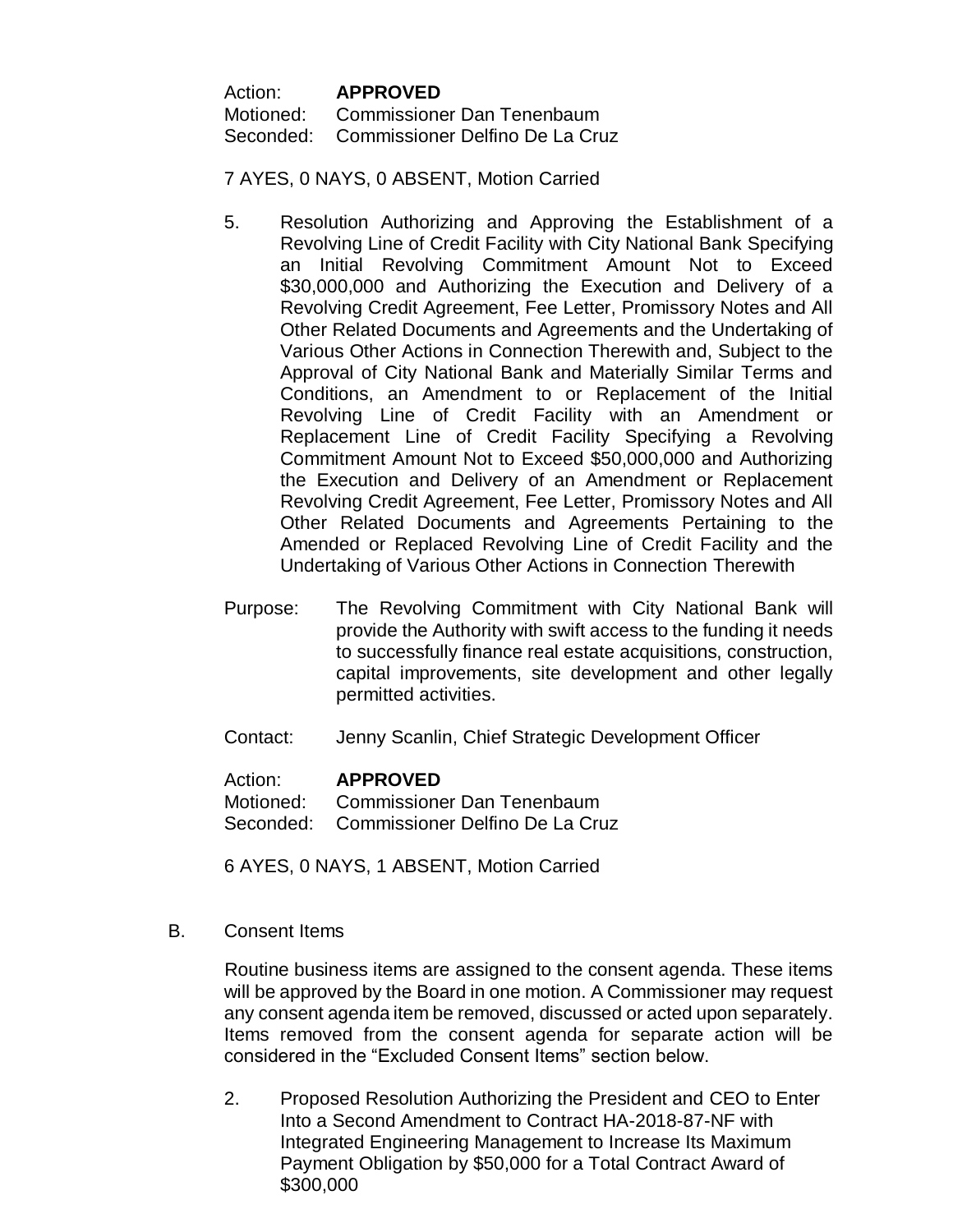- Purpose: An additional \$50,000 in contract funding is needed to ensure continuity of the construction administration services performed by Integrated Engineering Management for the Jordan Downs Development project.
- Contact: Jenny Scanlin, Chief Strategic Development Officer

## Action: **APPROVED**

Motioned: Commissioner Dan Tenenbaum Seconded: Commissioner Noramay Cadena

## 6 AYES, 0 NAYS, 1 ABSENT, Motion Carried

- 3. Proposed Resolution Approving the Preliminary Community-Based Development Concept for Rancho San Pedro's Revitalization and Authorizing the Commencement of State Two of the First Amended and Restated Exclusive Negotiating Rights Agreement ("ENA") Between the Housing Authority of the City of Los Angeles and the Richman Group of Companies, Century Housing Corporation, and National Community Renaissance of California and Amending the ENA Schedule and Budget Attachments to Incorporate Agreed Upon Revisions Including \$200,000 in Matching Funding to Support Pre-Development Efforts of the One San Pedro Collaborative
- Purpose: To continue the work of planning for the revitalization of the Rancho San Pedro public housing community and to establish procedures and standards under which the Housing Authority of the City of Los Angeles and the Richman Group of Companies, Century Housing Corporation, and National Community Renaissance of California will negotiate a master development agreement.
- Contact: Jenny Scanlin, Chief Strategic Development Officer

#### Action: **APPROVED**

Motioned: Commissioner Dan Tenenbaum Seconded: Commissioner Noramay Cadena

6 AYES, 0 NAYS, 1 ABSENT, Motion Carried

4. Jordan Downs Redevelopment Project Quarterly Progress Report (1<sup>st</sup> Quarter 2020)

# **RECEIVE & FILE**

Contact: Jenny Scanlin, Chief Strategic Development Officer

Action: **APPROVED** Motioned: Commissioner Dan Tenenbaum Seconded: Commissioner Noramay Cadena